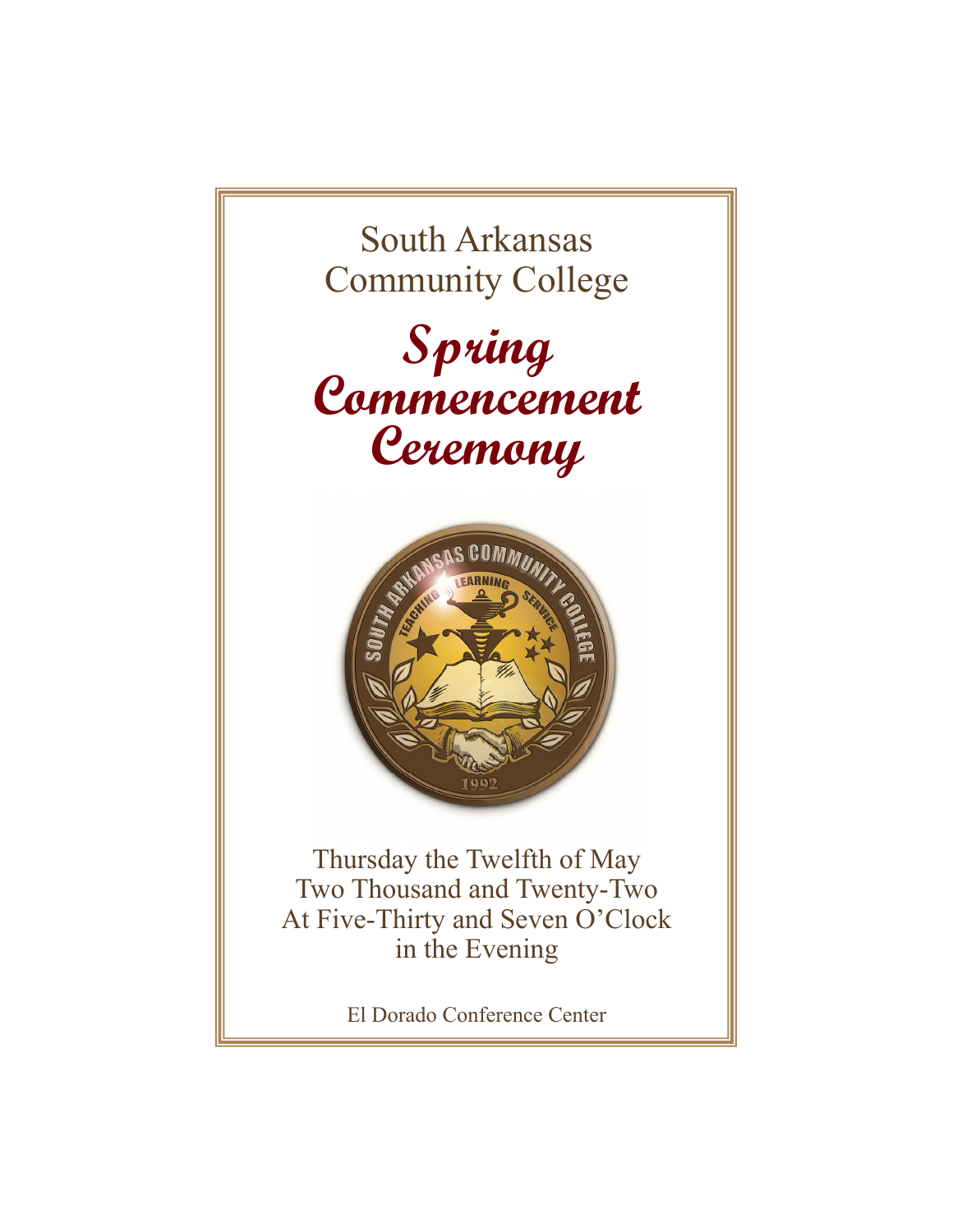# **Commencement**

#### *5:30 Ceremony ACAP, Adult Ed, Arts and Sciences, & Career and Technical Education* **Prelude Music** ...................................................................................... Daniel Clark *Pianist* **Procession of Platform Party, Faculty, and Students Pomp and Circumstance** by Sir Edward Elgar................................ Daniel Clark **Pledge of Allegiance** .......................................................................... Keith Coggins *Student* **National Anthem** ................................................................................. Daniel Clark **Invocation** .......................................................................................... Keith Coggins *Student* **Student Welcome and Introductions** ....................................... Dr. Stephanie Tully-Dartez  *Vice President for Academic Affairs*

**Introduction of Speaker** ......................................................... Dr. Bentley Wallace  *President*  **Commencement Address** ............................................. Kelly Bartholomew Peralta *Student, Associate of Applied Science in Process Technology*  **Presentation of Candidates** .......................................... Dr. Stephanie Tully-Dartez Dr. Derek Moore

**Conferring of Degrees** ............................................................. Dr. Bentley Wallace **Closing Remarks** .................................................................... Dr. Bentley Wallace **Recessional** ........................................................................................... Daniel Clark

*Vice President for Student Services*

*Anna Marie Rajni Stephens, Arts & Sciences, Gonfalon Carrier Bashar Sharhan, Career & Technical Education, Gonfalon Carrier* 

*Dr. Carolyn Langston, Grand Marshal Scott Larkin, Faculty Marshal Jennifer Baine and Karsten Tidwell, Student Marshals*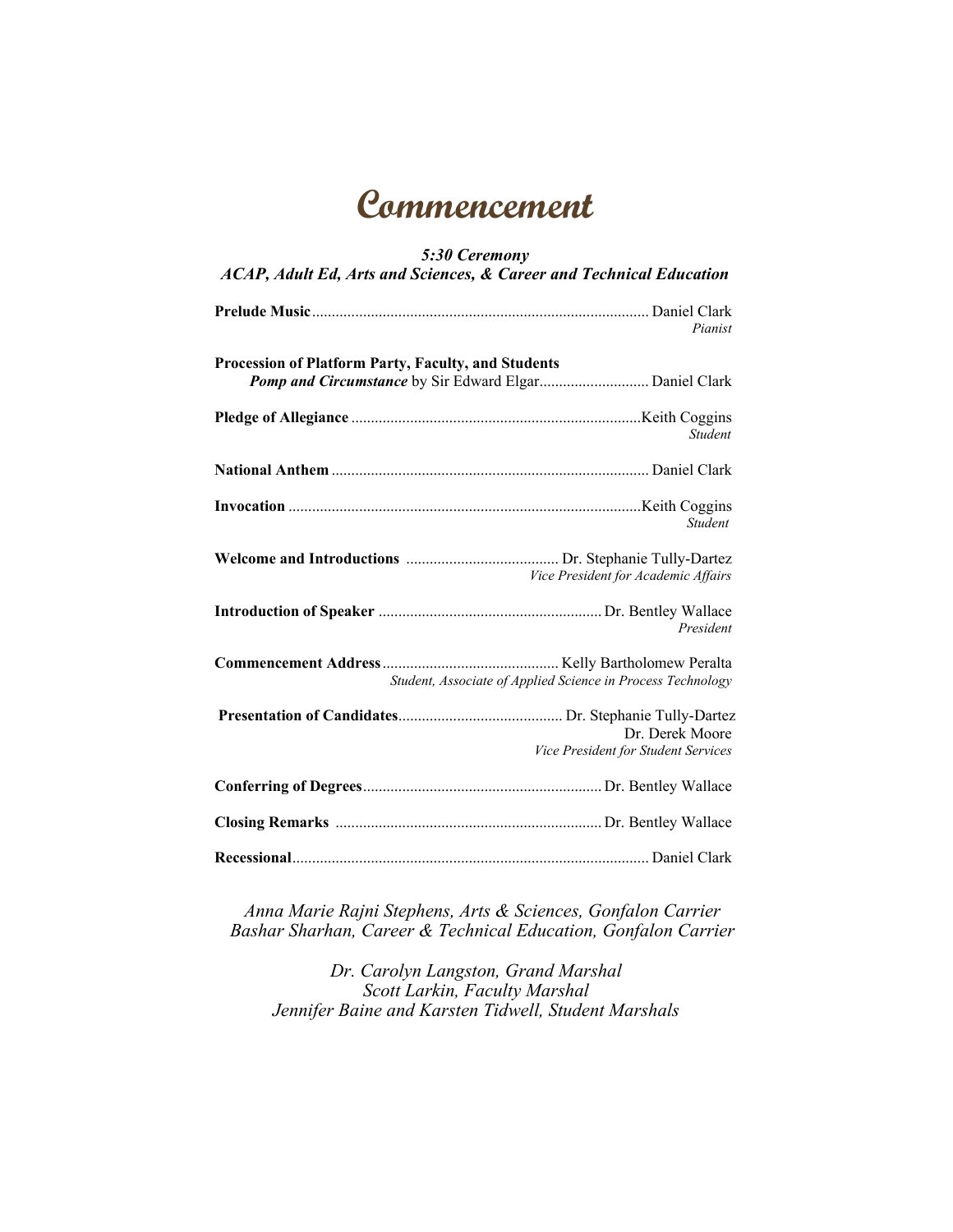# **Commencement**

#### *7:00 Ceremony Health Sciences*

|                                                            | Pianist                                                |
|------------------------------------------------------------|--------------------------------------------------------|
| <b>Procession of Platform Party, Faculty, and Students</b> |                                                        |
|                                                            | <b>Student</b>                                         |
|                                                            |                                                        |
|                                                            | <b>Student</b>                                         |
|                                                            | Vice President for Academic Affairs                    |
|                                                            | President                                              |
|                                                            | Student, Technical Certificate in Practical Nursing    |
|                                                            | Dr. Derek Moore<br>Vice President for Student Services |
|                                                            |                                                        |
|                                                            |                                                        |
|                                                            |                                                        |

*Tania De Leon Rodriguez, Health Sciences, Gonfalon Carrier* 

*Dr. Carolyn Langston, Grand Marshal Scott Larkin, Faculty Marshal Mandi Haynes and Genevieve White, Student Marshals*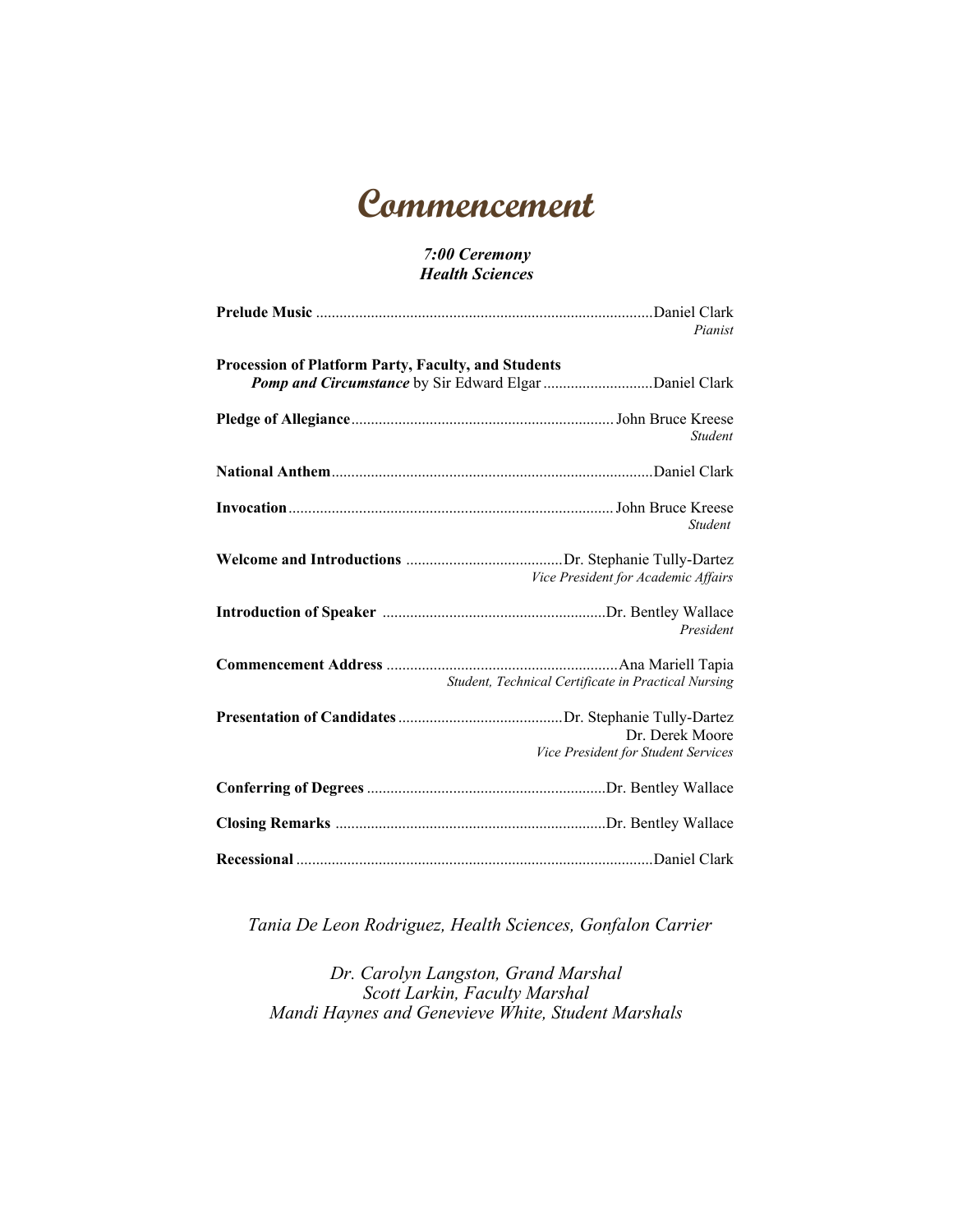# Graduates

# Academic Career & Achievement Program

#### **Adult Education**

#### Arts & Sciences Division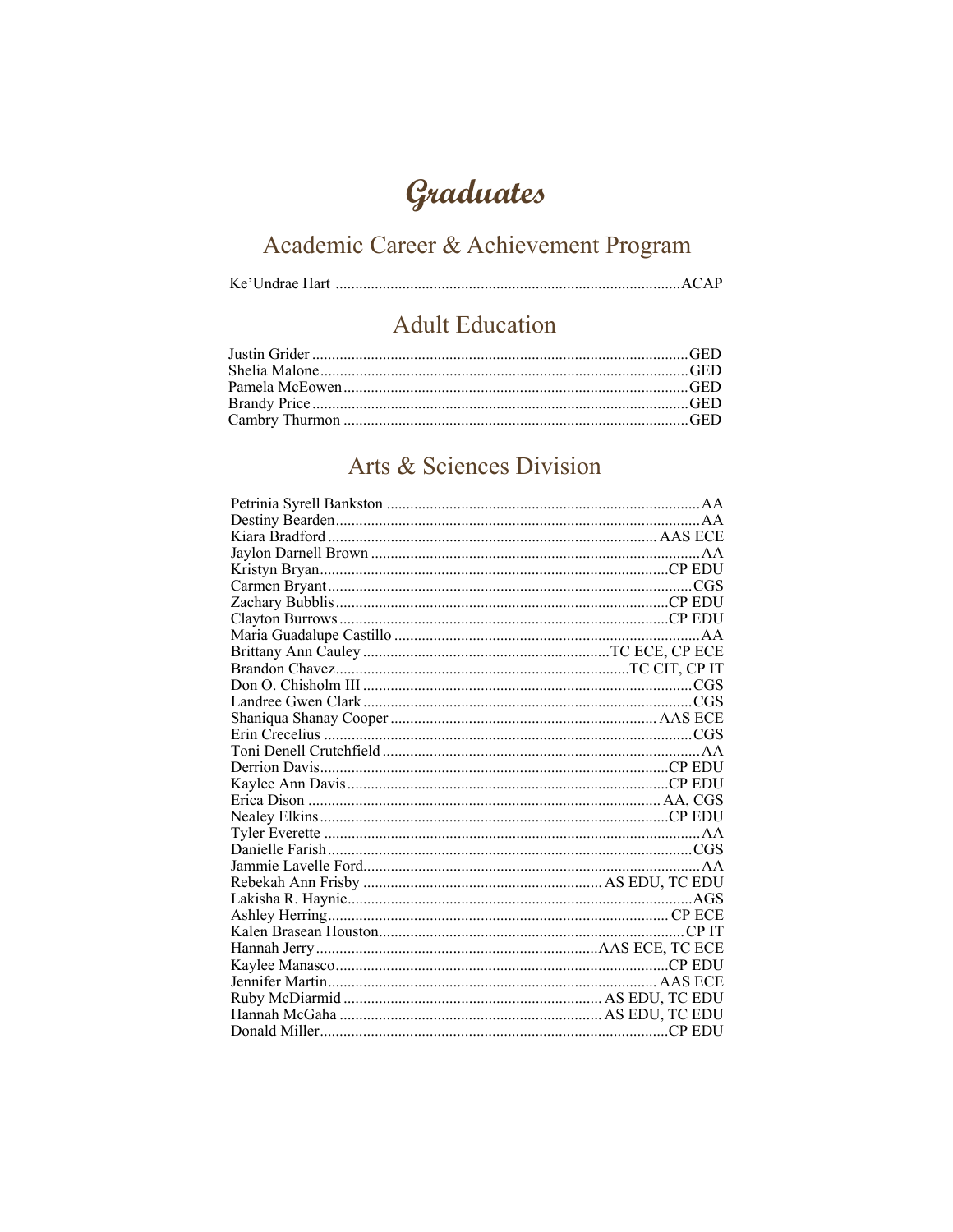### Career & Technical Education Division

| C <sub>P</sub> AM |
|-------------------|
|                   |
|                   |
|                   |
|                   |
|                   |
|                   |
|                   |
|                   |
|                   |
|                   |
|                   |
|                   |
|                   |
|                   |
|                   |
|                   |
|                   |
|                   |
|                   |
|                   |
|                   |
|                   |
|                   |
|                   |
|                   |
|                   |
|                   |
|                   |
|                   |
|                   |
|                   |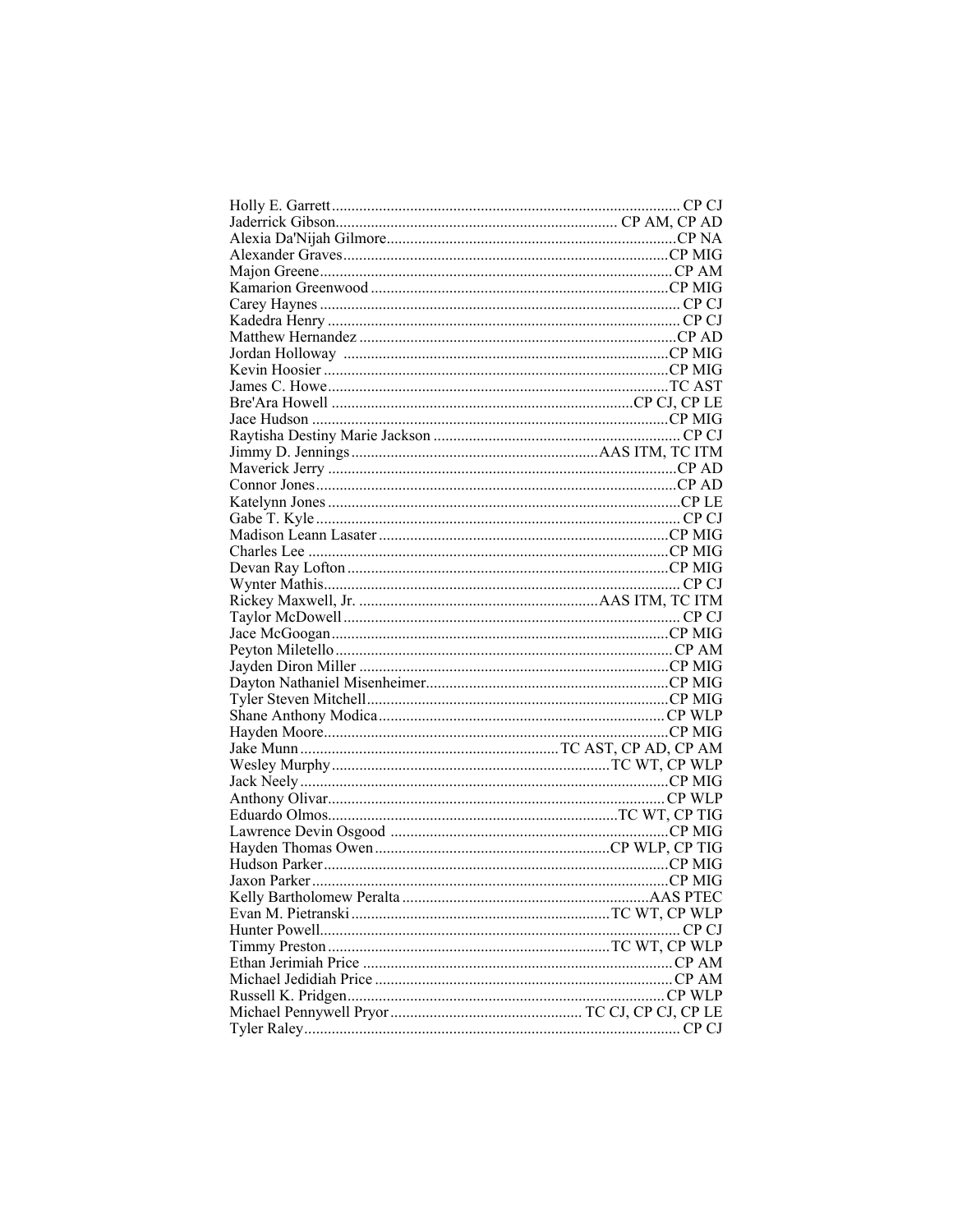### **Health Sciences Division**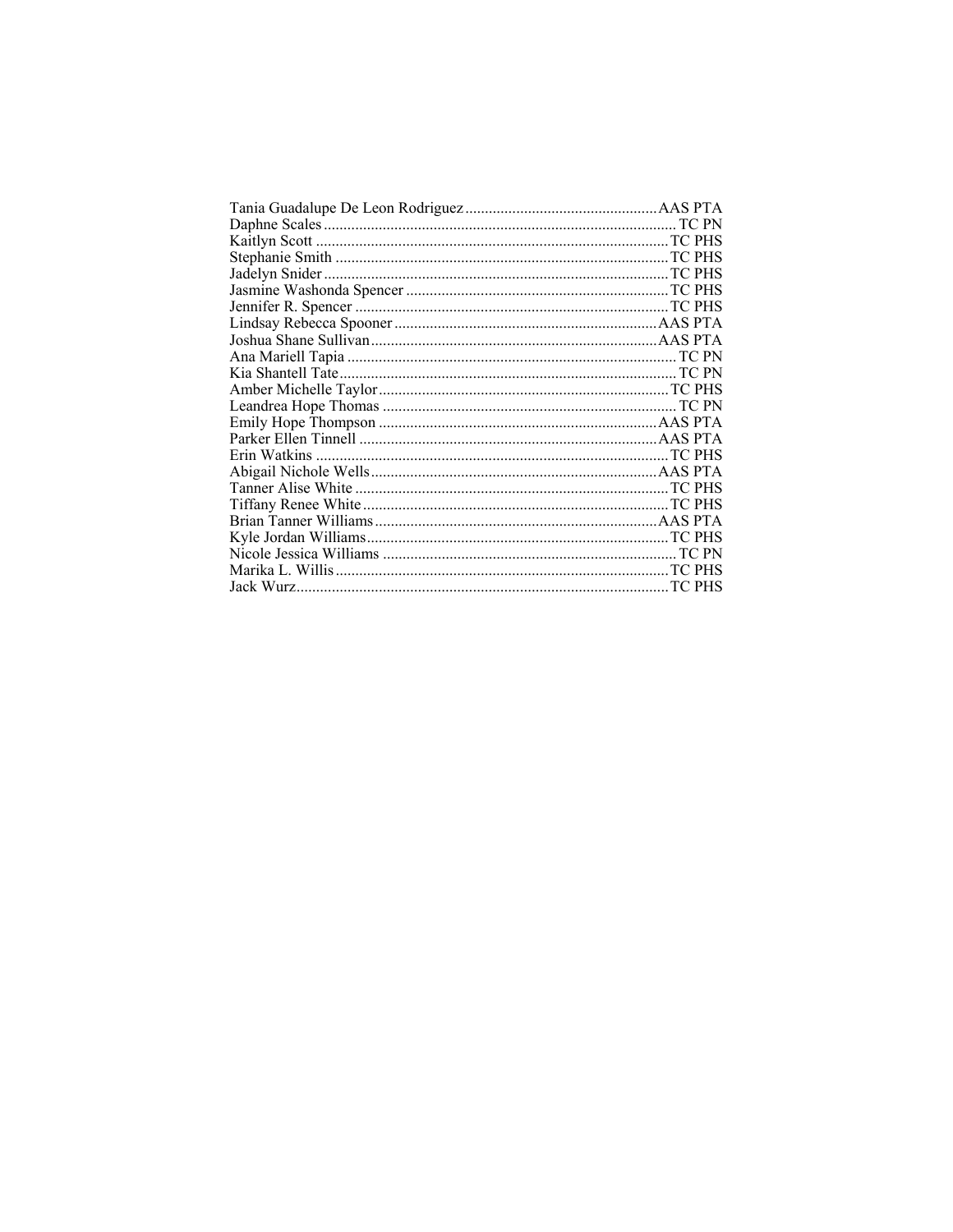| 911<br>N. |
|-----------|
|           |

### Honor Cords

| <b>Degrees</b>      |  |
|---------------------|--|
|                     |  |
|                     |  |
|                     |  |
| <b>Certificates</b> |  |
|                     |  |
|                     |  |
|                     |  |
|                     |  |